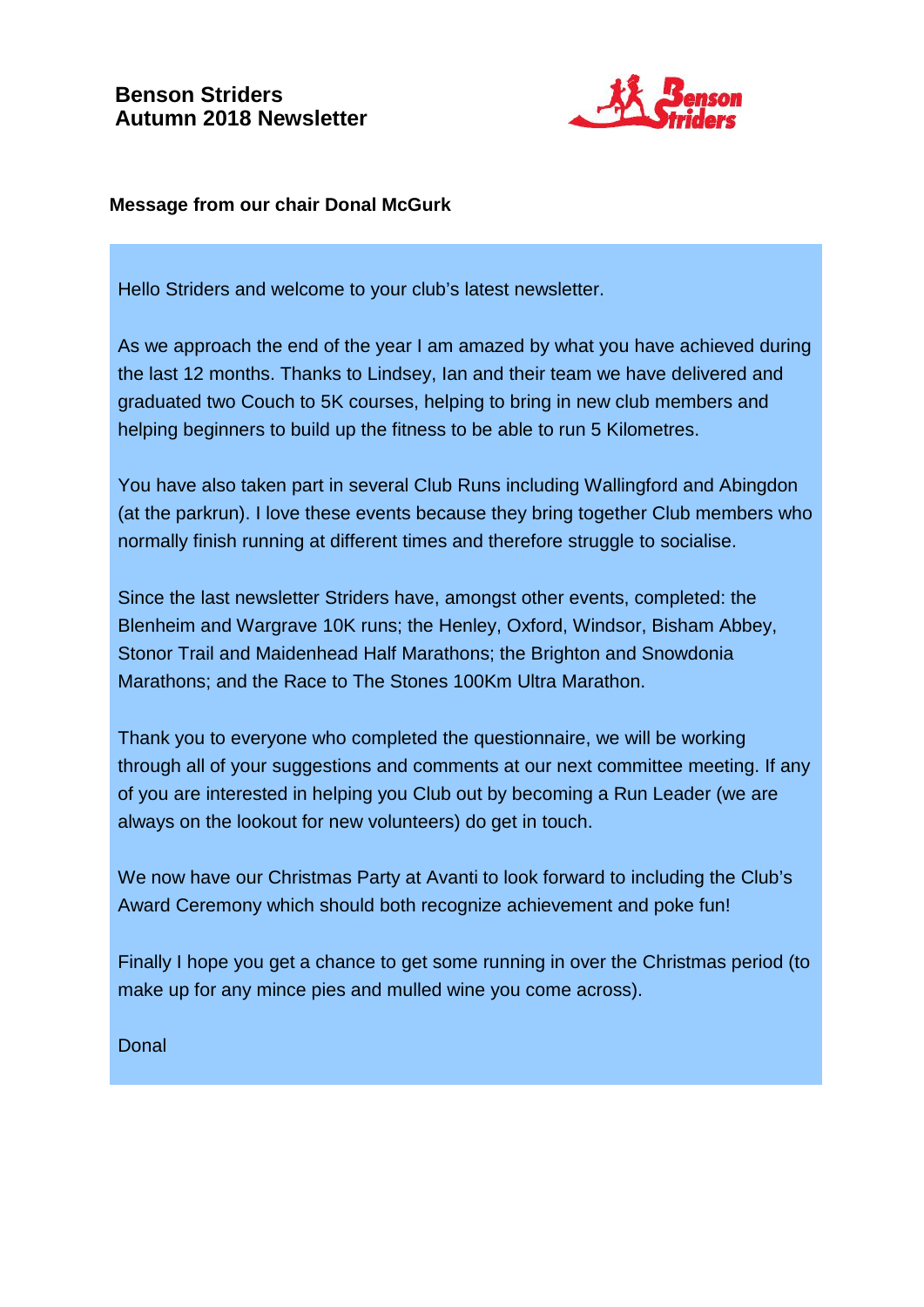# **Couch to 5k**

Congratulations to all the Couch to 5k finishers this year! We've had two fantastically successful groups, wonderfully led by Lindsey and her team – a huge thank you for their support and encouragement, we are delighted to have so many new members join us.



We hope their comments might inspire others to take up the challenge:

"I always hated running and seriously amazed that I can now run for 30 minutes!"

"It was surprisingly ok, I thought 60 seconds was impossible, but 30 minutes was great!" "I'm so glad I signed up, I was astounded!"

"On my own I would never have enjoyed running or kept up the enthusiasm!"

 *"I was one of those people who used to say "I can't run." So when I signed up to the C25K group I was in complete doubt of making it to week 2, let alone completing. But, seeing how much my fitness improved over the 9 week course was astounding! Not only did my cardio significantly improve, but I'd gone from struggling to run for 2 minutes to running for 35!* 

*I'm so glad I signed up now. I could never have done it without the amazing support from those who ran the group, as well as those who participated. While I'm now hoping to progress further in distance... words I never thought I'd say, it's all thanks to the C25K group."* Chloé Rose Baker

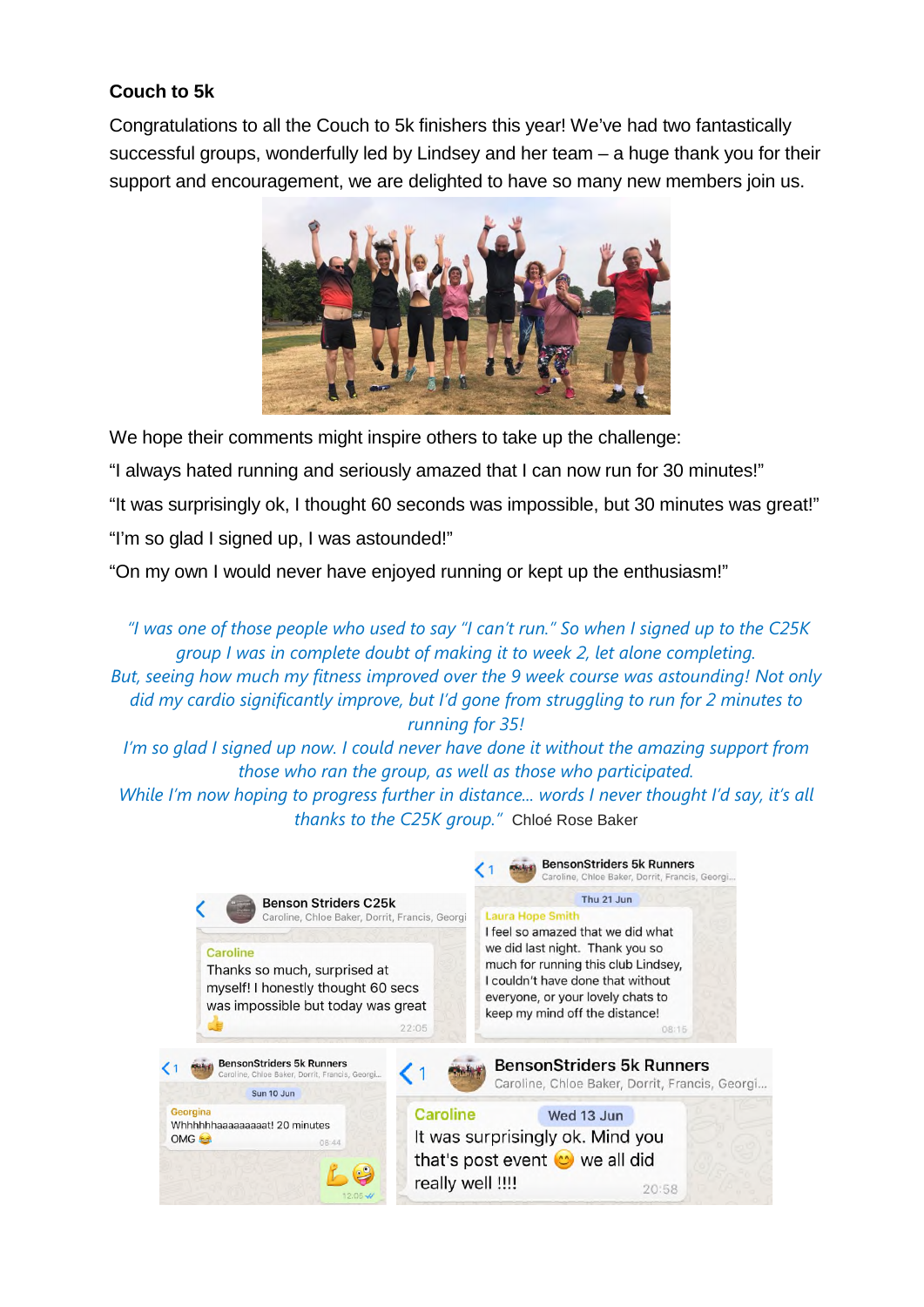"When I first joined the Benson Striders C25K group, I had already been running solo (on a treadmill) for a few weeks. This with a past history of running gave me a confidence boost however, I quickly realised that despite all this I was still a beginner. Lindsey (and the other run leaders) were able to take this into consideration and gave me confidence in myself, advised me when to push myself and when to take things easier.

On my own, I would never have enjoyed running and not kept up the enthusiasm. A great group to run with and I look forward to each and every session. Thank you!" Simon Argent

## **Coaching** (Emma Hagues)

Run leaders: On Sunday 23rd September two members Alice and Neil kindly volunteered to train as run leaders for the club. The session explored what it takes to be a run leader and how to effectively manage groups to enable fun and safe runs. Their natural qualities shone through on the day and both have what it takes to excel and embody the ethos of the club as a friendly and inclusive place to run. They were joined by existing run leaders for the second part of the training and guided by UK athletics principles five key factors were identified for us to work toward as run leaders:

- 1. Inclusive Make sure everyone is welcomed and you talk to people to find out about what they want to get from running. Be a friendly face for people to turn to if they have any queries.
- 2. Organisation Use the Teamer app to keep your availability to lead up to date and arrive at 8am on a Saturday to plan groups and routes.
- 3. Group management Request group members periodically loop back to keep together as much as possible and help leaders keep track of the groups progress. Ideally the person at the front of the group should be aware of who is at the back. If it becomes apparent that more than one runner would like to form a breakaway group this can happen if communicated to the leader first.
- 4. Safety Look out for other runners welfare, make dynamic risk assessments regarding potential hazards and encourage good road safety. E.g. run on right hand side of the road unless approaching a tight right hand bend or restricted view hill. In these instances switch to the left to maintain visibility. And use pedestrian crossings when available, especially on the A4074 as you cross over from Warborough towards Shillingford.
- 5. Empowerment Encourage and enable members to take personal responsibility for their own welfare, needs and development.

Wednesday running in the winter is at Benson Parish Hall, why not come and join in the fun. We promise you'll feel great!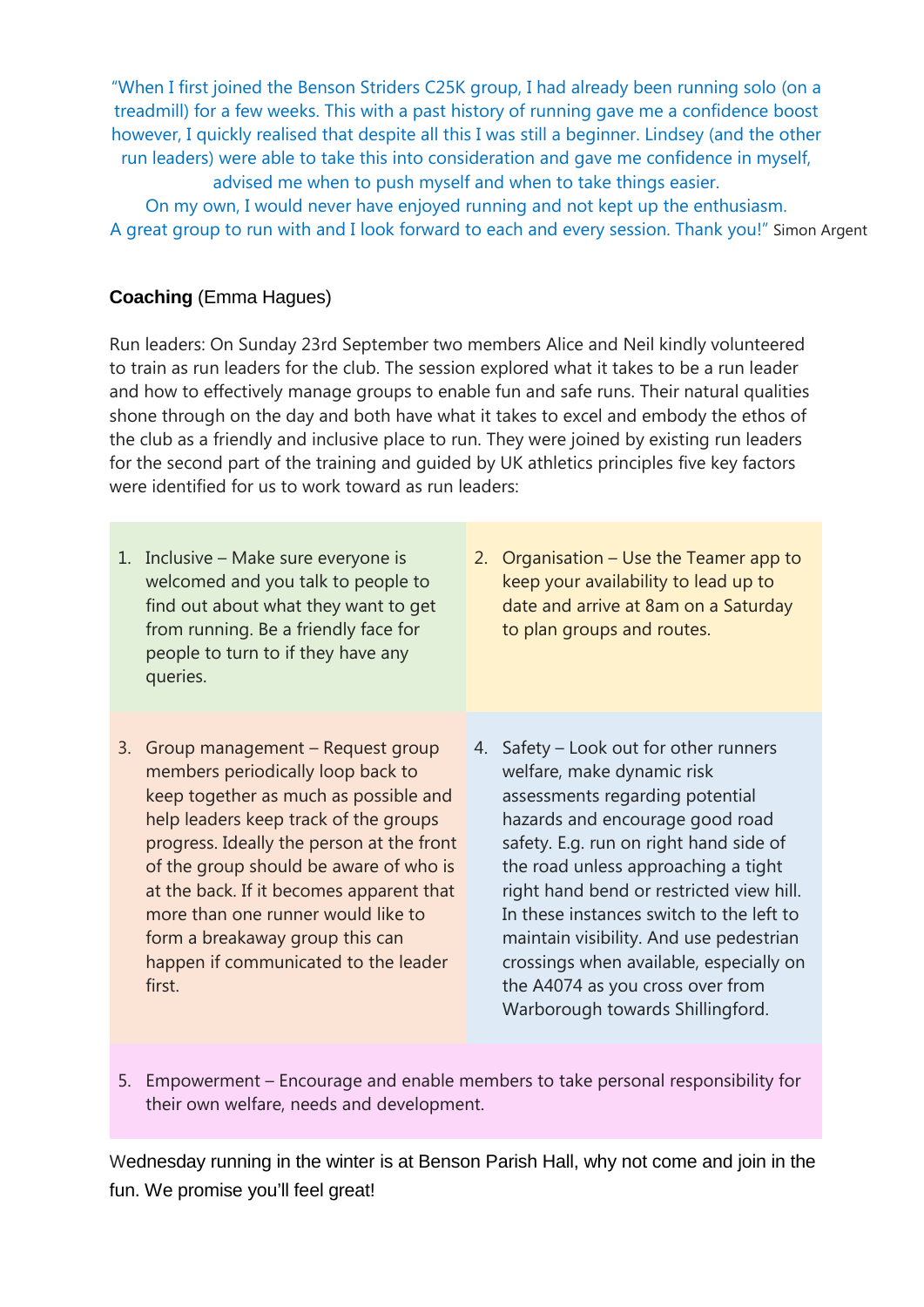## **Social**

A number of Benson Striders are going to the Running Expo on 19-20 January at the NEC in Birmingham and looks to be a fun day out. Come along, the more the merrier!

**\_\_\_\_\_\_\_\_\_\_\_\_\_\_\_\_\_\_\_\_\_\_\_\_\_\_\_\_\_\_\_\_\_\_\_\_\_\_\_\_\_\_\_\_\_\_\_\_\_\_\_\_\_\_\_\_\_\_\_\_\_\_\_\_\_\_\_\_\_** 



#### https://nationalrunningshow.com/

## **New Website** (Alice Jones-Evans)

If you haven't already, get your members password to access the Striders Pages (Alice is usually super-fast at approving your registration).

Please get in touch if you have suggestions of things that you would like to see on the website or if you have any good photos!



Welcome to the Benson Striders website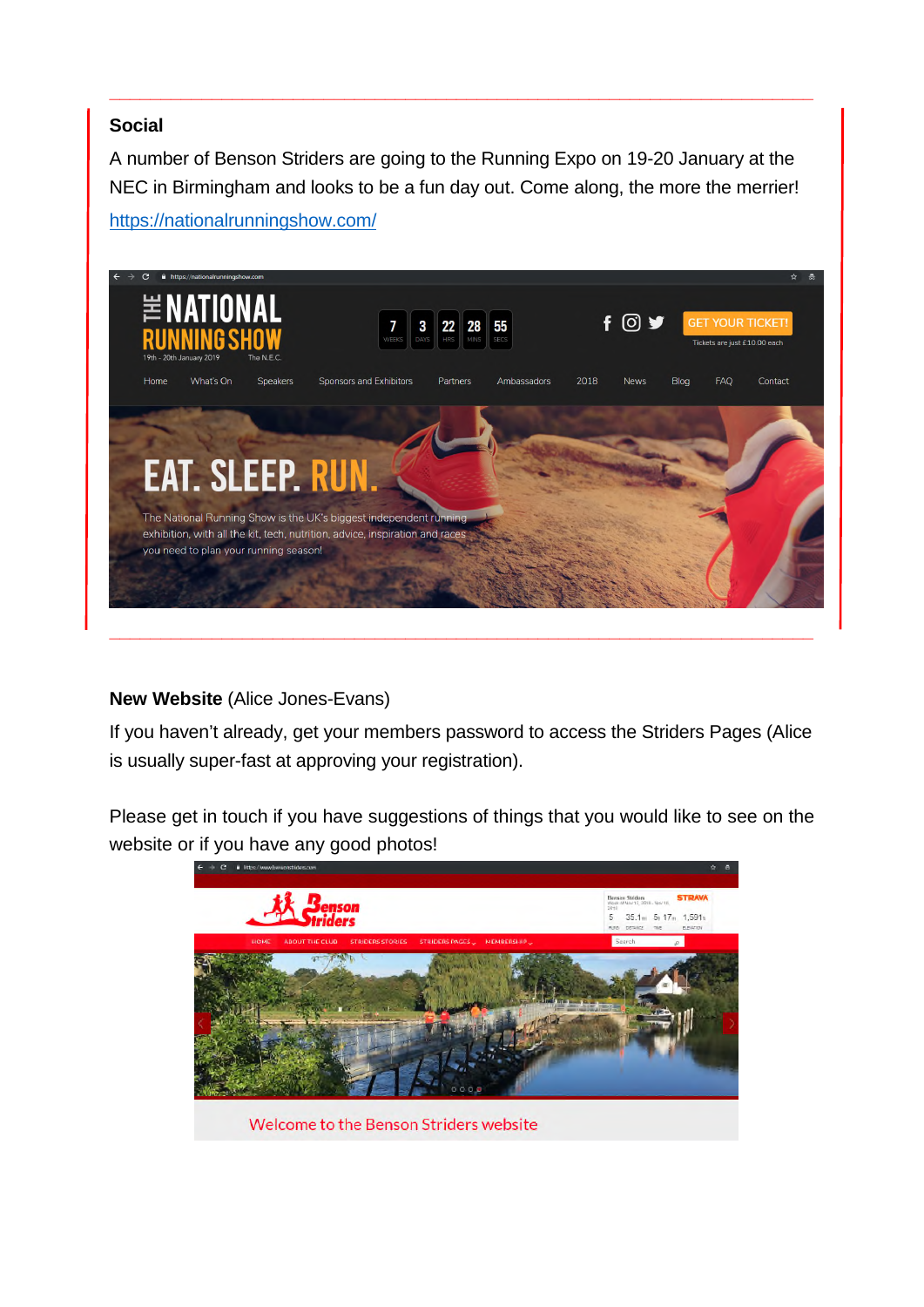#### **Strava** (Alice Jones-Evans)

Come on over to Strava and be motivated by others activities and learn some new routes! Join the club on Strava at https://www.strava.com/clubs/BensonStriders

#### **Membership** (Simon Jarvis)

Some interesting stats about our 99 members…it's great to see how the club is growing in the graph showing count of runners by week, year on year!

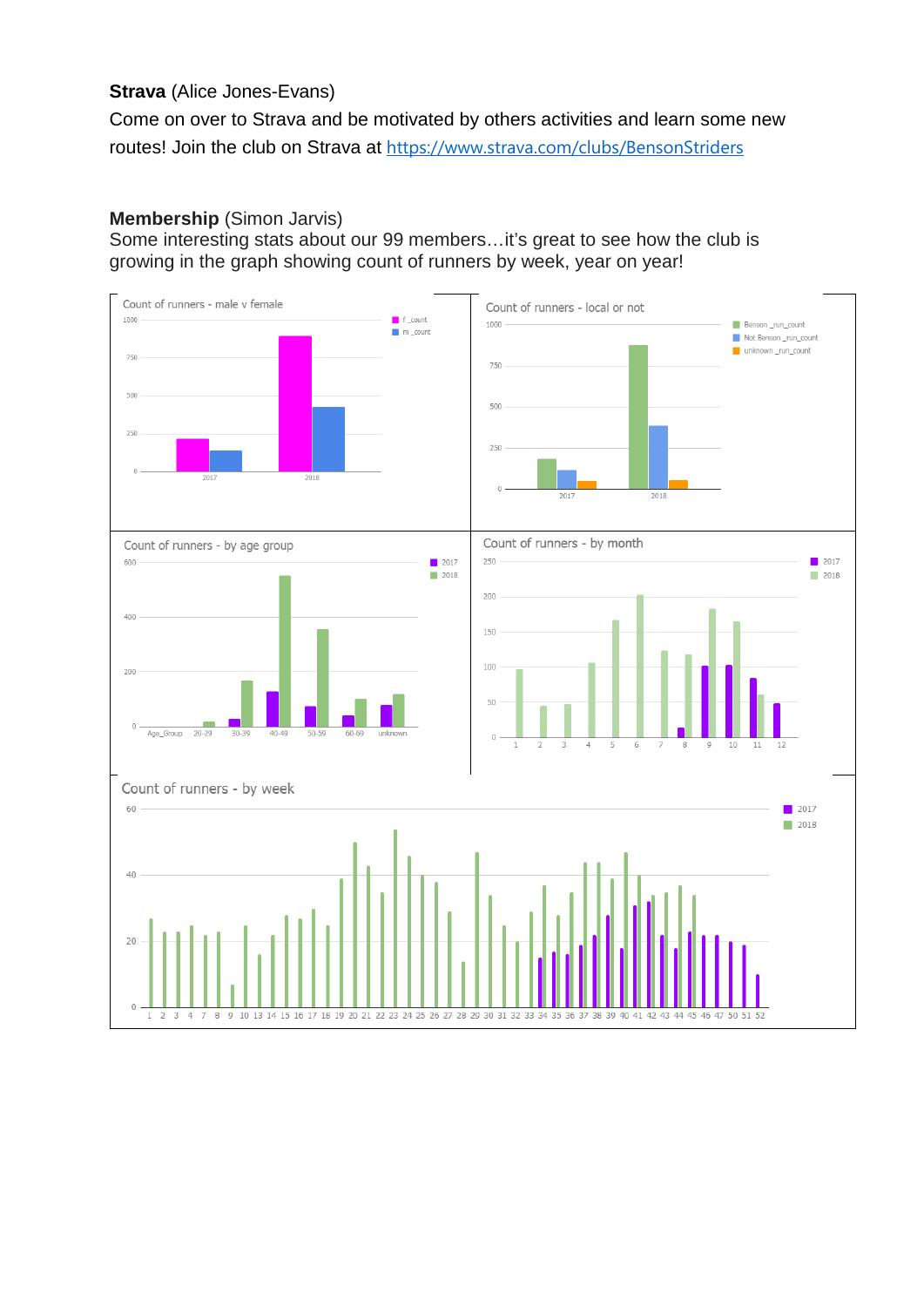**Club kit** (Ken Swan)

We have a range of merchandise available for purchase:

Vest tops - £19.99 (in stock) Women's - 34", 36" & 38" Men's - 38", 40" & 42"

Caps - £7.95 (need to be ordered)

Water bottles - £3.50 (in stock)

Long sleeved tops ( need to be ordered) Men's - £25 Women's - £27

If you are interested in any of these items, please email Ken. Payment should be made in the usual way with reference of your name and item you are interested in.

## **Club Runs** (Anna Malkin)

Do you have a great café and running routes near you? Don't keep it a secret - why not share it with the club on a club run! We love our away fixtures and try to find one every couple of months. If you would like to host a club run send an email to Anna Malkin at aamalkin@outlook.com.

## **Dates for your diary**

**Charity Club Run:** Saturday 15<sup>th</sup> December at 10am after our usual group runs, bring bells, noise, tinsel, fancy dress, buckets to collect money, etc. Followed by tea and cake at a venue to be confirmed.

**The National Running Show: 19 & 20<sup>th</sup> January at the NEC in Birmingham.** 

## **Friendly Reminders:**



Please remember your ID tag and to have it scanned when you arrive for Saturday mornings and Wednesday evening running club. As the club grows we need to keep tabs on members who turn up for our insurance.